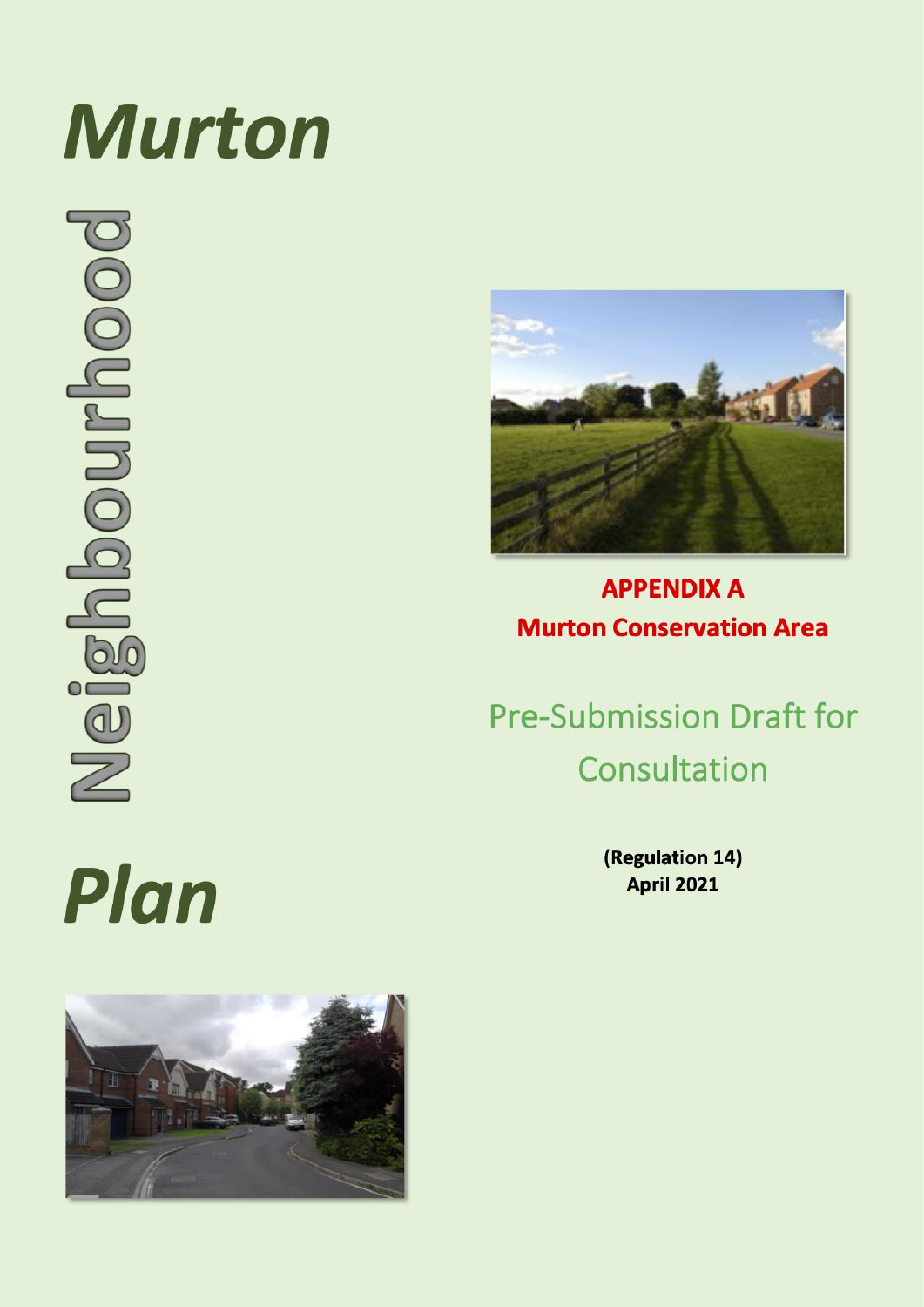#### **MURTON Conservation Area No 34. (6.17ha)**

#### **Introduction and scope of Conservation Area**

Murton Conservation Area was designated on 4th October 2005. It encompasses the older parts of the main village. Along Murton Way the boundary starts at Anvil Cottage and Prospect Farm on the south side and Fern View on the north side and runs to the junction of Murton Lane. Two fields either side of St James's Church and one field between Greenacres and Lieway are included. The boundary then runs north along Murton Lane from the adjoining field on the west side and from No1 Murton Lane on the east side to the junction of Moor Lane. At this junction the boundary runs east from South View to Rose Farm on the north side (though excludes Rose Villa to No.8 Moor Lane) of Moor Lane and from Murton Hall to the duck Pond on the south side. This description should be viewed in conjunction with the conservation area map.

#### **History**

Typically for such a small village, historical sources are limited though it is probable that in common with most settlements within the Vale of York that it originated in the Saxon and Viking periods, which preceded the Norman Conquest of 1066. If current academic thought is correct it is also likely that the basic linear form of the village was laid out shortly after the Conquest in the late 11th and 12th centuries AD. This layout is still evident today at the eastern side of Main Street where farmsteads and houses front the roadside with a line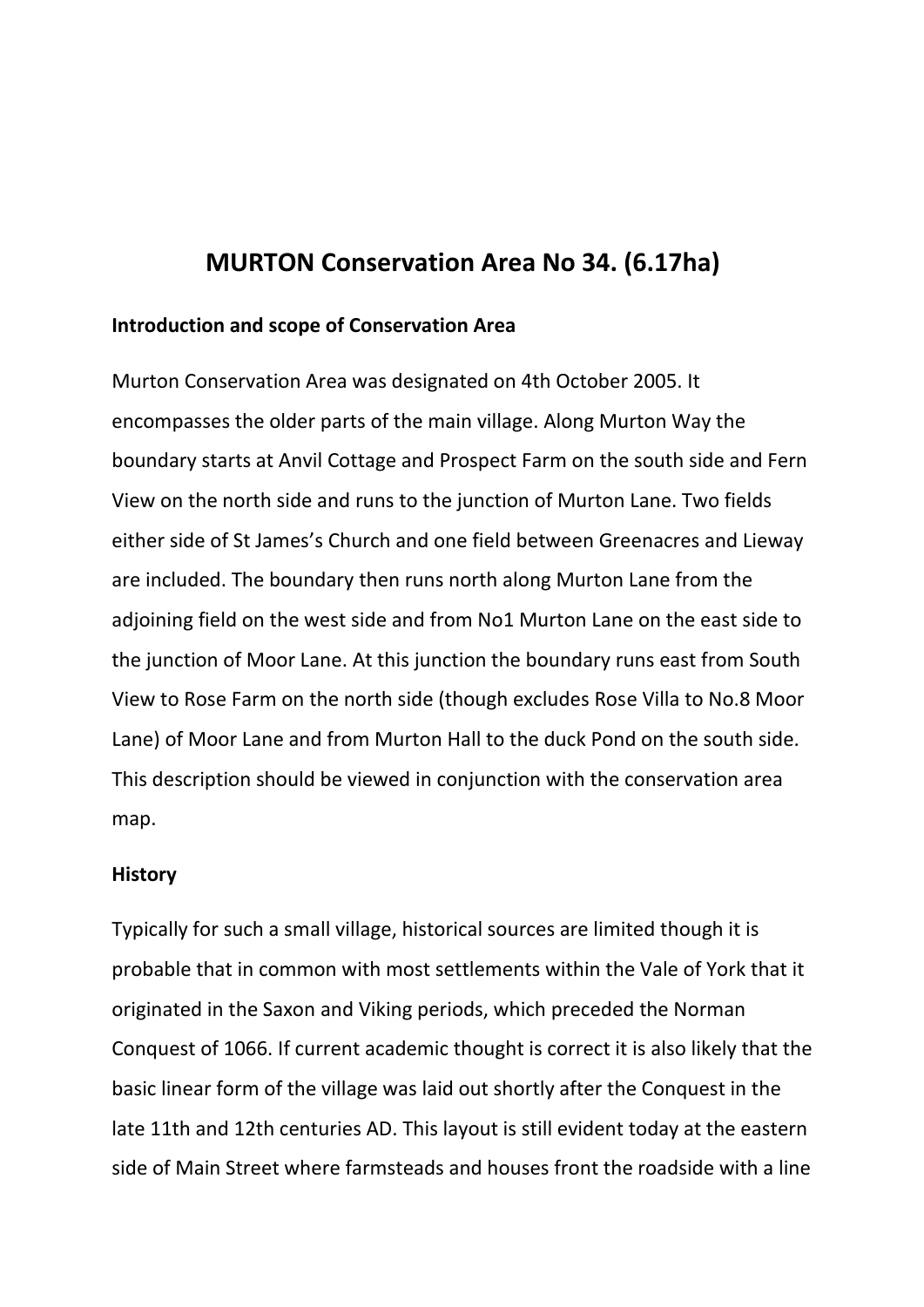of 'garths' (private gardens or enclosures) behind. Murton Hall suggests a location for a manor house typically placed at one entrance to the village.

It is probable that the village has always been a small settlement. Existing field boundaries do not show the signs of a shrunken village; St James's Church has remained a simple chapel, maintaining the same scale from its construction in the 12th century. 19th century maps and trade directories show a very small settlement, predominately engaged in agriculture. A number of 'gentlemen' are described as living within the village, which explains two 19th century villas along Main Street; The Villa and Lime Tree House. It is probable that these larger houses were in some way connected with the training of race horses within the parish.

#### **Important Buildings**

The Church of St James's is listed Grade II\* and dates from around 1200AD. Despite extensive repair work in the early 20th century the building has maintained its original form not undergoing the long phases of rebuilding typical of most parish churches. Murton Hall is listed grade II and a fine example of a late 18th century farmstead complete with boundary wall and coach-house. Of the unlisted buildings within the village, Southview is a good example of another 18th century farmhouse, whose plan form suggests earlier origins. Cherry Tree House, Lilac Tree House and The Villa are substantial houses displaying some status in their quality of design and materials. Murton Chapel is a simple 19th century Methodist chapel.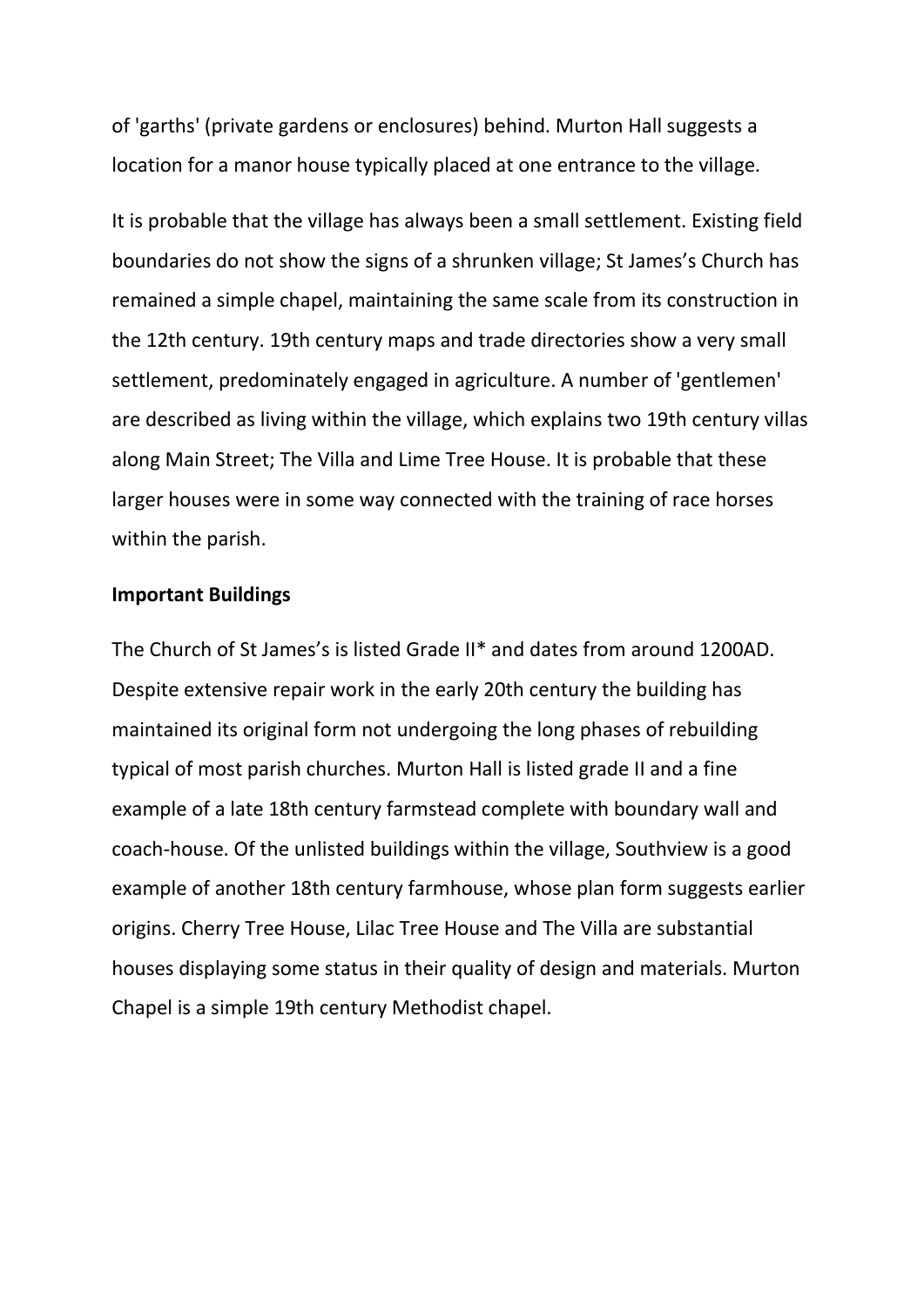#### **Character**

The character of the conservation area is focused on Murton Lane where the typical village linear layout of two opposing building lines is found. Farmsteads and houses predominate with farm buildings and outbuildings found to the rear. At the eastern side a line of garths has been preserved. Development to the east and north of the area is located close to the road, either directly so or separated by small front gardens bounded by low walls and railings or hedgerows. At the western side, the building line is recessed from the roadside producing a more separate aspect, reflecting the non-agricultural, residential and at times higher status nature of development in this area.

Moving northeast the boundary follows part of the Moor Lane to pick up the boundary wall of Murton Hall, duck pond and Rose Farm. The boundary continues southeast to cover St James's Church, Fern View, Anvil Cottage and Prospect Farm. This group presents a strong traditional appearance equal to the centre of the village. This area also includes open fields either side and opposite of Murton Chapel. These fields help bring the open countryside into the heart of the village and to maintain its small-scale.

Apart from St James's Church, the chief building materials are local brick and slate or pantile roofs. Hedgerows and railings are important features. Trees are not a strong feature of the village though a few notable specimens are located within gardens to the west of Main Street.

The main elements of the character and appearance of the area are: -

(1) A typical Vale of York village that is nonetheless individual and distinct and presents a traditional and rural character.

(2) The quality of many of its historic buildings.